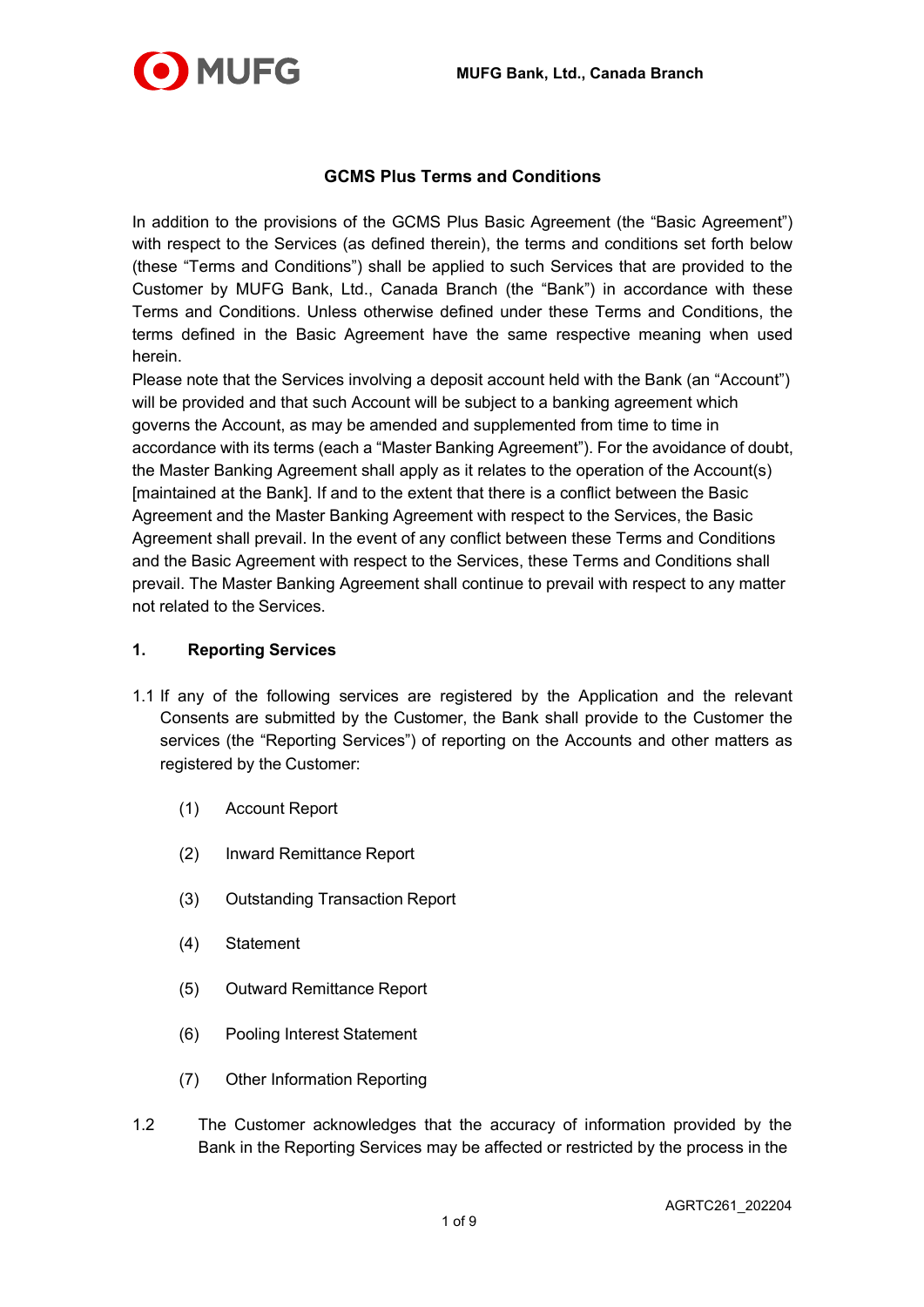computer system or otherwise and that the Account information may not be provided on a real time basis.

1.3 The Customer shall make queries directly with the Servicing Office (and, if the information relates to the accounts and transactions of an Affiliated Company, through such Affiliated Company) with respect to any information provided in the Reporting Services.

### **1-2. Pooling Interest Statement Services**

In case where the Customer utilizes the Pooling Interest Statement Services of the provisions in (6) of Clause 1.1 above (and provided that there is or will be no other separate agreement governing Pooling Interest Statement Services), the Customer expressly acknowledges that the following provisions shall apply:

- (1) The following conditions shall be satisfied:
	- (a) In the case where a Participating Company (meaning a participating company in the Services designated by the Bank which enable group companies to manage their cash balances through fund transfers, etc. between the Accounts (the "Pooling Service", hereinafter the same)) selects the Pooling Interest Statement Services in the Application as a Customer, a Header Company (a header company of the Pooling Service, hereinafter the same) is required to be registered for Pooling Interest Statement Services that are subject to the terms of the Basic Agreement with the Bank.
	- (b) In the case where an entity that is neither a Header Company nor Participating Company selects the Pooling Interest Statement Services in the Application as a Customer, a Header Company is required to be registered for Pooling Interest Statement Services that are subject to the terms of the Basic Agreement with the bank.
- (2) The Header Company shall designate the account information pertaining to the Accounts in the Pooling Interest Statement in relation to the Header Company and the Participating Company, the information on interest and the settlement method of interest (collectively, "Account and Interest Information").
- (3) The Account and Interest Information may only be changed by the Header Company.
- (4) The Customer agrees that: (a) the figures and other descriptions in the Pooling Interest Statement are based on calculations of standard calculation methods of the Bank and do not reflect actual deposit account interest earned which shall be determined in accordance with the Master BankingAgreement; (b) it utilizes the figures and other descriptions in the Pooling Interest Statement at its own responsibility; and (c) the Bank may terminate the Pooling Interest Statement Services by providing written notification 30 days in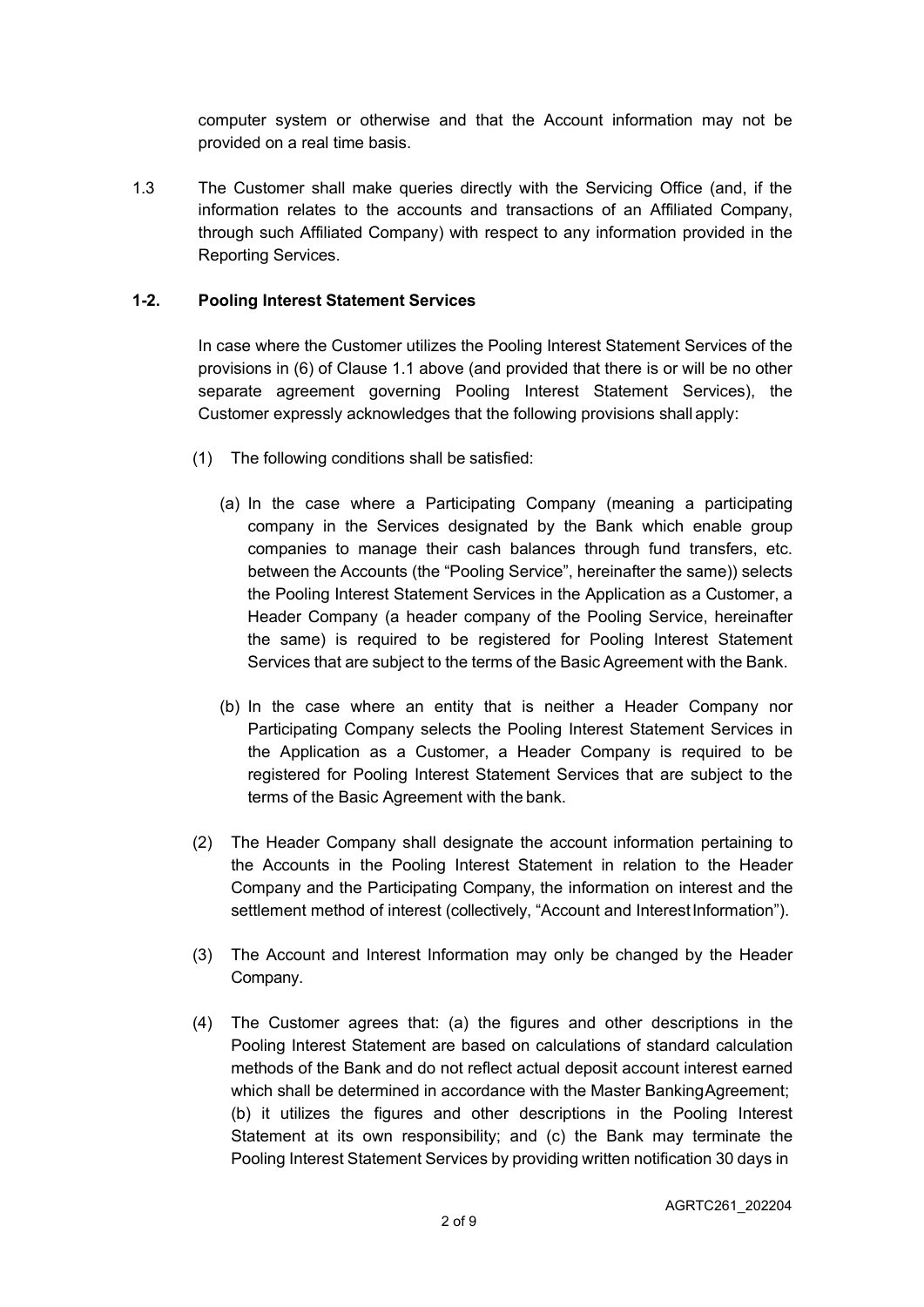advance to the Customer.

(5) In addition to the provisions of Clause 1.2, the Bank shall not be liable for any damages incurred by the Customer even if the figures and other descriptions in the Pooling Interest Statement are not correct.

### **2. Payment Services**

- 2.1 If the Payment Services are registered by the Application and the relevant Consents are submitted by the Customer, the Bank shall provide to the Customer the services (the "Payment Services") of money transfer/other methods of fund transfer ("Money Transfer") between the Accounts and such other accounts duly registered by theCustomer.
- 2.2 In case where the Customer utilizes the Payment Services with respect to the Accounts which the Customer or any Affiliated Company maintains with the Bank, the following provisions shall apply:
	- (1) The Bank is hereby authorized to debit the Accounts with the amount (including remittance charges, cable charges handling commissions, paying bank's charges and intermediary bank's charges) required to effectuate each Money Transfer received. The foregoing provisions shall apply with respect to the charges and other fees associated with the cancellation and correction of a Money Transfer instructions received through the Application.
	- (2) Each Money Transfer may be executed through the head office and branches of the Bank. The Bank is hereby authorized to decide, at its reasonable discretion, on the ways and means of executing each Money Transfer (concerning the routes and the ways of Money Transfer and transmission of instructions and other matters). In executing a Money Transfer and making associated payments in relation thereto, the Bank may rely on the identifying Bank Code, account number or other numerical/alphabetical/kana letter information included in the Customer's instruction. Unless caused by the gross negligence or willful misconduct of the Bank, (i) the Bank shall not be responsible for damages caused to the Customer by the inconsistency between such identifying information and parties named, and (ii) the Customer shall indemnify the Bank against any damages which the Bank may incur as a result of any inconsistency thereof.
	- AGRTC261\_202204 (3) The Customer agrees that the Payment Services in accordance with the local customs and practices, laws and regulations or the handling procedures of the Bank and the Financial Institutions Concerned. In case where Money Transfer is executed in a currency other than the currency of the place where the beneficiary is situated, the Customer agrees that the currency and the exchange rate applicable to the payment to the beneficiary shall be determined by the Bank or the Financial Institutions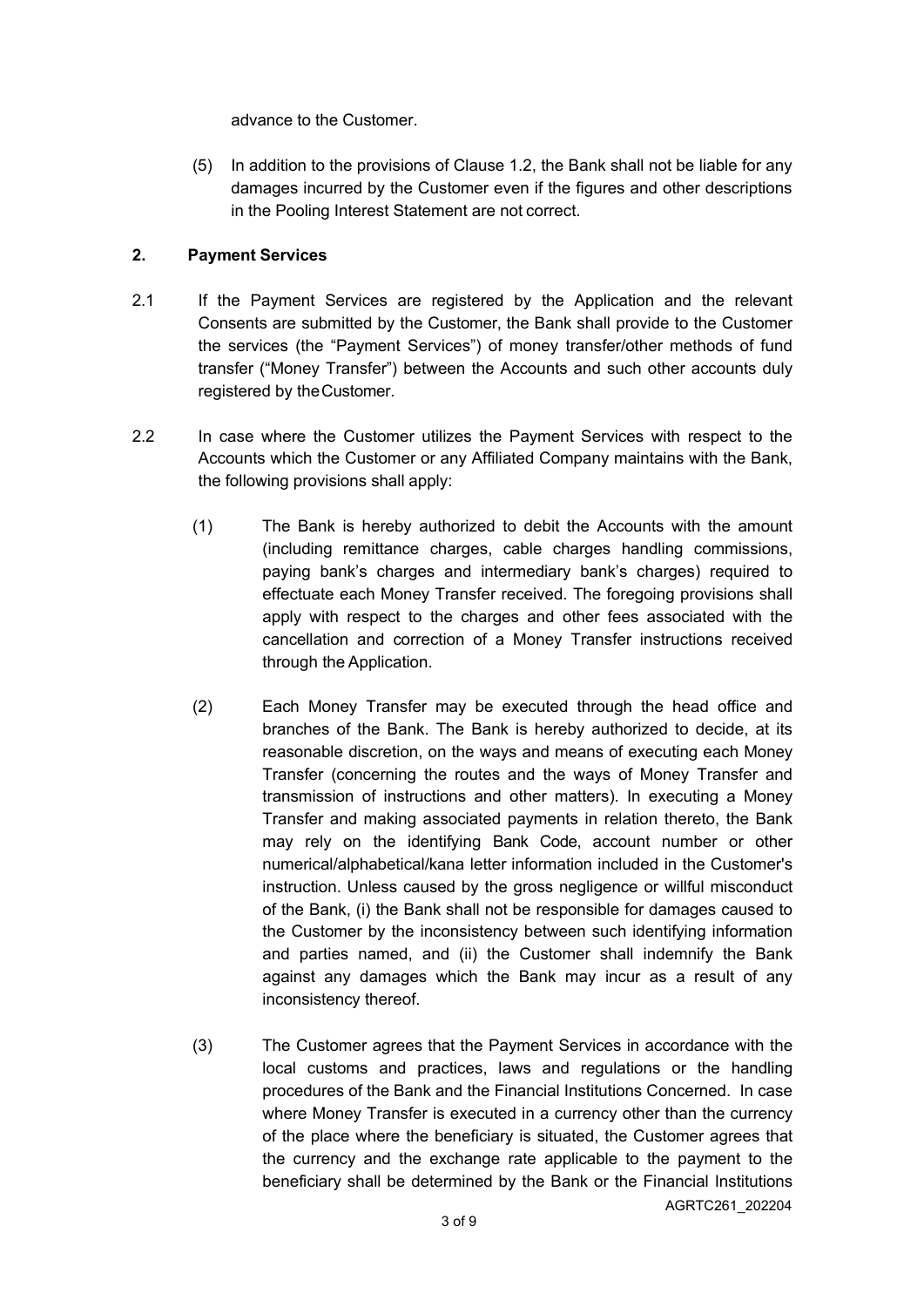Concerned in accordance with the local customs and practices, laws and regulations or the handling procedures of the Bank and the Financial Institutions Concerned..

- 2.3 In case where the Customer utilizes the Payment Services with respect to the Accounts which the Customer or any Affiliated Company maintains with a Financial Institutions Concerned, the following provisions shall apply:
	- (1) Each Money Transfer from the Accounts maintained with Financial Institutions Concerned other than the Bank shall be executed by transmitting Money Transfer instructions by the Bank to the Financial Institutions Concerned. The Bank is hereby authorized to determined, in its sole discretion, the ways and means of transmitting Money Transfer instructions. In executing a Money Transfer and making associated payments in relation thereto, the Bank and the Financial Institutions Concerned may rely on the identifying Bank Code, account number or other numerical/alphabetical/kana letter information included in the Customer's instruction. Unless caused by the gross negligence or willful misconduct of the Bank, the Bank shall not be responsible for the inconsistency between such identifying information and parties named, and the Customer shall indemnify the Bank against any damages which the Bank may incur as a result of any inconsistency thereof.
	- (2) The scope of the obligations of the Bank in this Clause 2.3 shall be limited to transmitting Money Transfer instructions to the Financial Institutions Concerned with which the Accounts are maintained. For the avoidance of doubt, the Bank shall in no case be liable in relation to the execution of Money Transfer by the Financial Institutions Concerned.
	- (3) The Customer agrees that the Payment Services of Money Transfer shall be executed in accordance with the local customs and practices, laws and regulations or the handling procedures of the Bank and the Financial Institutions Concerned. In case where Money Transfer is executed in a currency other than the currency of the place where the beneficiary is situated, the Customer agrees that the currency and the exchange rate applicable to the payment to the beneficiary shall be determined by the Bank or the Financial Institutions Concerned in accordance with the local customs and practices, laws and regulations or the handling procedures of the Bank and the Financial Institutions Concerned.
- 2.4 The Bank shall exert its best efforts to execute a Money Transfer or to transmit Money Transfer instructions without delay, if the instruction for the Payment Services is duly received by the Bank before the applicable cut-off time set forth by the Bank and otherwise in accordance with the requirements of theApplication
- 2.5 The Customer acknowledges that a Money Transfer may not be executed, whether or not a notice is given by the Bank, in certain circumstances, including the following cases: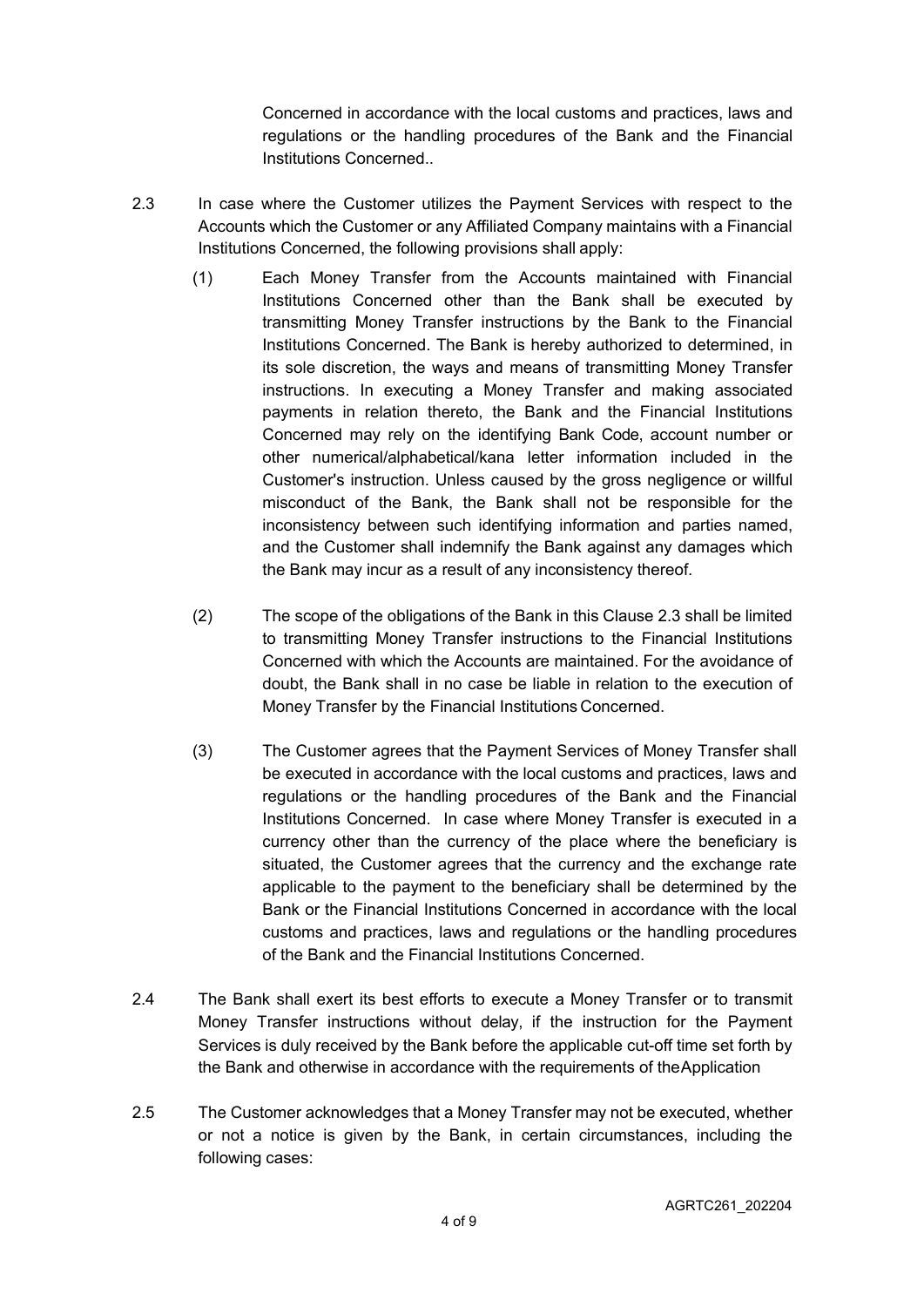- (1) where the funds available in the Account are not sufficient for the Money Transfer;
- (2) where there exists security interest created over, or attachment made against, the funds in the Account and the disposition thereof is restricted or prohibited;
- (3) where the instructions received under the Payment Services do not satisfy the conditions set forth by the Bank or the requirements of the Application (including where there exists ambiguity, contradiction, omission or other defect in such instruction and where there is a reasonable doubt regarding whether the Money Transfer instructions have been duly authorized).
- 2.6 The Customer shall have no right to cancel or correct Money Transfer instructions once initiated within the Application. If the Customer becomes aware of any grounds which require a cancellation or correction of a Money Transfer instruction, the Customer shall request the Bank to effectuate said cancellation or correction as soon as practically possible. Although the Bank may attempt to act on a correction or cancellation request of the Customer (e.g., if it is received in a time and manner that permits us to do so), the Bank assume no responsibility for failing or refusing to do so, even if it could have affected the change or cancellation. The Customer acknowledges that cancellation and refund of Money Transfer may not be effectuated due to the involvement of Financial Institutions Concerned or otherwise and that fees and other costs may be charged or deducted from the funds to be transferred by Financial Institutions Concerned. Where a correction or cancellation is possible and a request for cancellation or correction is effectuated, the Bank is hereby authorized to decide, at its sole discretion, on the ways and means of the correction, cancellation and any associated refund of payments relating to a Money Transfer (including with respect to the routes, currency, foreign exchange rate and other matters).
- 2.7 The Customer shall bear the costs and expenses which may be incurred in relation to a correction, cancellation and any associated refund of payments relating to a Money Transfer (including those incurred where the correction, cancellation and any associated refund are not executed). The Customer shall indemnify the Bank from any damages to the Bank which may be incurred in relation to cancellation and refund of Money Transfer (including those incurred where cancellation and refund are not executed). The Bank shall not be responsible for indemnifying the Customer for such damages. The Bank is hereby authorized to debit from the Accounts the amount to compensate for such costs, expenses and damages without any check or any withdrawal slip with its bank book.
- 2.8 The Bank shall, in principle, continue to provide the Payment Services to the Customer to whom it provides such services even in the event of the Bank's corporate reorganisation; provided, however, that if corporate reorganisation of the Bank will render it unable to provide such services to such the Customer, the Bank shall immediately provide notice thereof to such the Customer.

#### **3. Beneficiary Advice Services**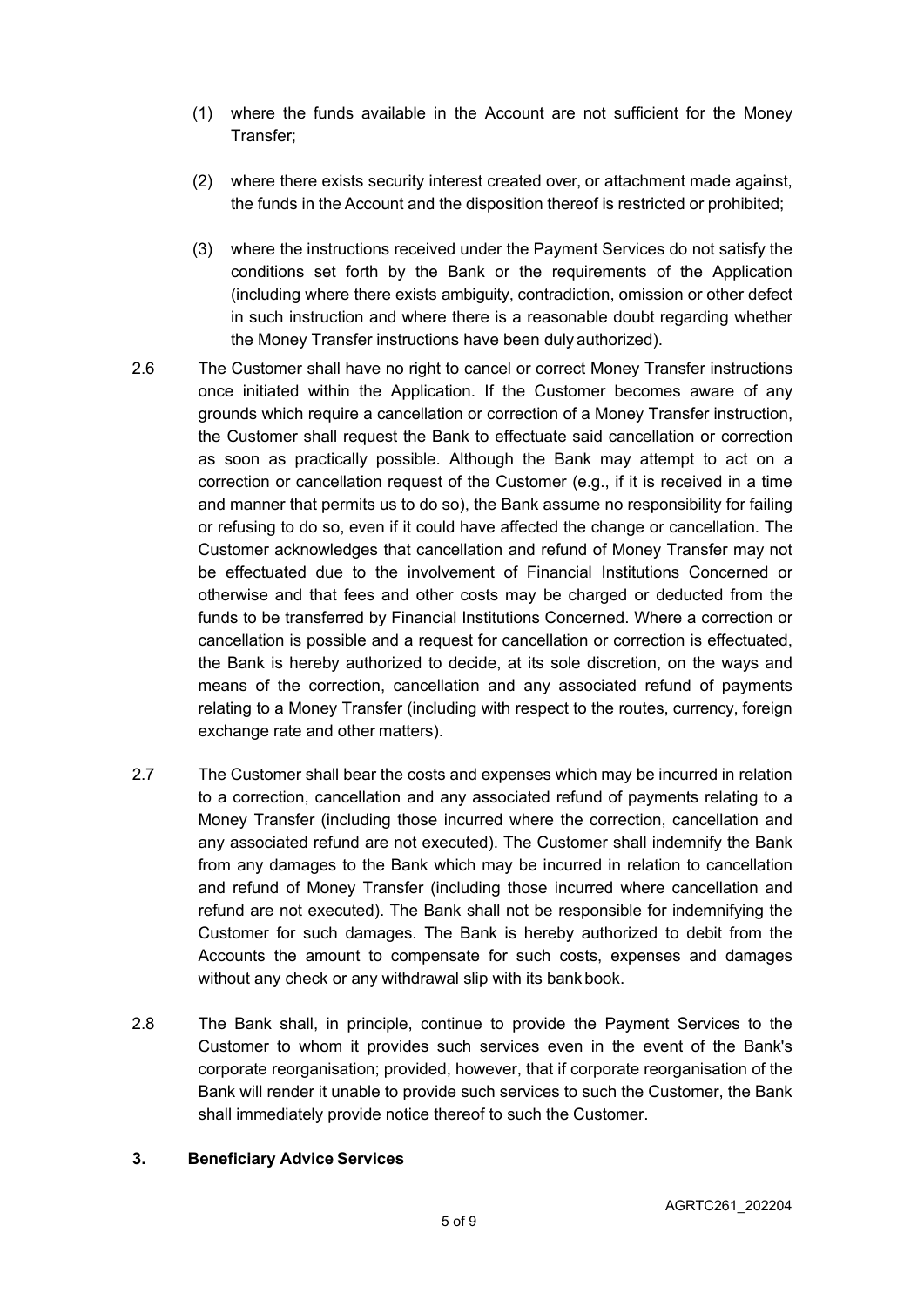- 3.1 If the Beneficiary Advice Services are registered together with the Payment Services, the Bank shall provide to the Customer the services of sending a payment advice by e-mail (the "Payment Advice E-mail") to the recipient e-mail addresses (the "Recipient E-mail Address") as instructed by the Customer (collectively, the "Beneficiary Advice Services").
- 3.2 In case where the holder of the Recipient E-mail Address (the "E-mail Recipient") is an individual (such as an employee of the Customer), the Customeragrees:
	- (1) directly or through an Affiliated Company, to give a prior notice to the Email Recipient that the Recipient E-mail Address is provided to the Bank for the purpose of sending the Payment Advice E-mail and to obtain its consent in writing or otherwise (it being understood that the Beneficiary Advice Services are provided subject to such consent);
	- (2) immediately, to suspend the use of the Recipient E-mail Address, if so requested by the E-mail Recipient.

The Bank shall not use the Recipient E-mail Address other than for the purpose of sending the Payment Advice E-mail, as well as with respect to other matters relating to the Account and the Services.

- 3.3 If the Bank is requested by the E-mail Recipient or any third party to suspend the Payment Advice E-mail, the Bank shall, without delay, notify the Customer thereof in writing and may request the Customer to suspend the use the Recipient E-mail Address. If requested to do so, the Customer shall immediately suspend the use of the Recipient E-mail Address. The Bank may, in its sole discretion, suspend the Beneficiary Advice Services as a whole, if the request to such effect is repeated.
- 3.4 It is the sole responsibility of the Customer to ensure that the each e-mail address it provides to the Bank for use with respect to the Beneficiary Advice Services are accurate, complete and current, at all times. The Customer hereby acknowledges and agrees in relation to the Beneficiary Advice Services asfollows:
	- (1) The Bank shall send the e-mail to the Recipient E-mail Address designated by the Customer and the Bank is under no obligation to otherwise verify the identity of the recipients or the validity of the Recipient E-mail Address.
	- (2) The Bank is under no obligation to confirm receipt of the Payment Advice E-mail.
	- (3) The Customer acknowledges that no security measures are taken with respect to the Payment Advice E-mail (including password protection and cryptography) and the Customer assumes any and all such associated risks, for which the Bank shall not be responsible.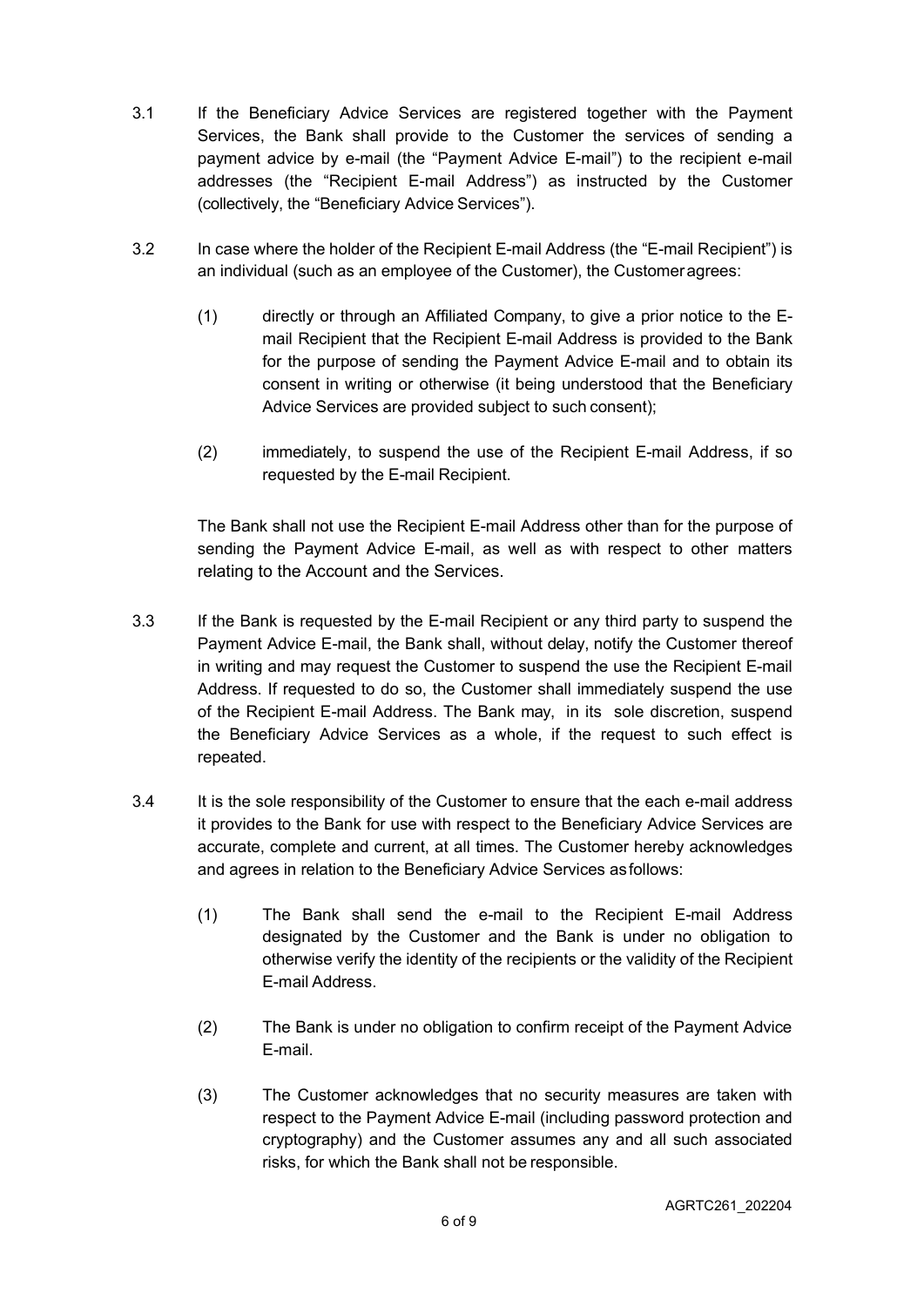- (4) The Bank shall not be responsible for any accident (including leakage of information) which may be relating to the inaccuracy or incompleteness of the Recipient E-mail Address provided by the Customer.
- (5) The Bank is under no obligation to deal with queries of the recipient of the Payment Advice E-mail, of which the Customer shall take care on its responsibility.
- (6) If the Payment Advice E-mail is not received, for any reason whatsoever, the Bank is under no obligation to re-send the same.
- (7) The Customer acknowledges that the Bank may not send the Payment Advice E-mail at any particular time.

# **4. Personal Information**

In addition to the provisions of the Master Banking Agreement, the Bank may use the personal information (such as the name, section/department, title, telephone number, facsimile number and e-mail address, which identifies any particular individual) provided by the Customer and Affiliated Companies in relation to the Services for the following purposes:

- (1) to administer the application for, and implementation of, the Services;
- (2) to verify the identity of any person under all valid treaties, laws, cabinet orders, ministerial ordinances, regulations, notices, guidelines and any other laws, rules or regulations that are applicable now or hereafter and the qualification for the Services;
- (3) to make research and development for financial instruments and services, including the market research and data analysis which may be conducted by the Bank.
- (4) to propose any financial instruments and services of the Bank and its affiliated and other related companies, by direct mailing orotherwise;
- (5) to exercise the rights and to perform the obligations in accordance with applicable laws and contracts with the Customer; and
- (6) other than the foregoing, to facilitate the transactions with theCustomer.
- 4.2 If and when it provides personal information of a person to the Bank, each of the Customer and the Affiliated Companies shall procure the prior written consent of such person, and provide to the Bank upon the request of the Bank.
- 4.3 The Bank may regard personal information provided to the Bank by the Customer as being delivered with the consent of each person covered thereunder.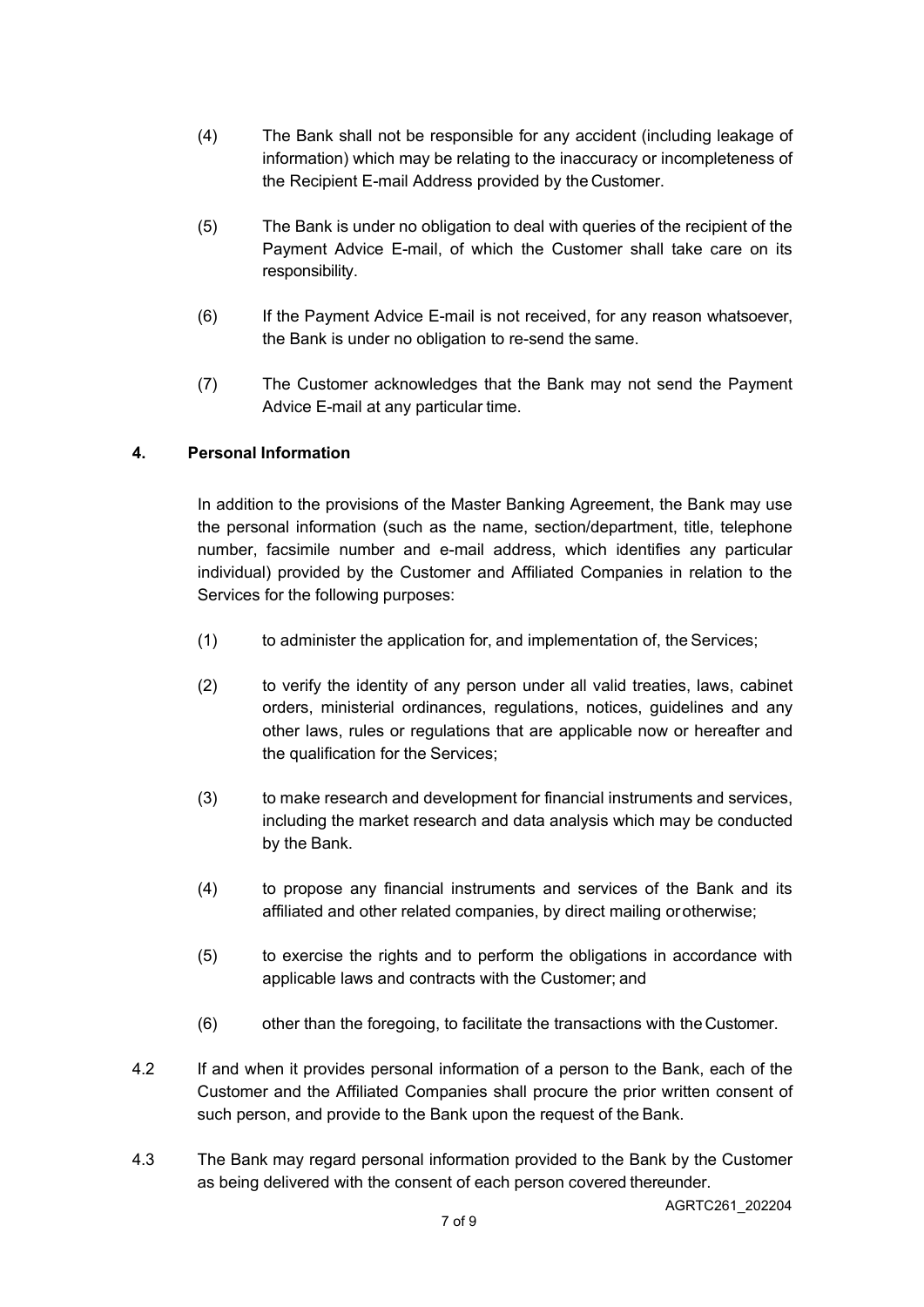### **5. Cheque Image Inquiry Service**

5.1 Subject to the provisions set out below, the Bank shall provide to the Customer with the service to show the front and back of the cheques (the "Cheque Image") after settlement and having the Account as a settlement account (the services set out below being collectively the "Cheque Image Inquiry Service").

If the Cheque Image Inquiry Service is registered by the Application and the relevant Consent is submitted by the Customer, the Bank shall provide to the Customer the service (the "Cheque Image Inquiry") of digitally displaying the Cheque Image in relation to the Account (which shall be maintained with MUFG Bank, Ltd., Canada Branch) within the Application. The Cheque Image Inquiry shall be available for accounts held with MUFG Bank, Ltd., Canada Branch only.

- 5.2 The Customer acknowledges that the accuracy of the Cheque Image and the information relating to the settlement of the cheques with respect to the Account (the "Cheque Settlement Information") provided by the Bank in the Cheque Image Inquiry Service may be affected or restricted by the process in the computer system or otherwise and that the Cheque Image and the Cheque Settlement Information may not be provided on a real time basis.
- 5.3 The Customer shall make queries directly with the Servicing Office (and, if the Cheque Image and the Cheque Settlement Information of an Affiliated Company, through such Affiliated Company) with respect to any irregularities in the Cheque Image or the Cheque Settlement Information provided in the Cheque Image Inquiry Service.

# **6. Representations, Warranties and Covenants**

6.1 The Customer represents and warrants as of the date hereof, which representation and warranty shall be deemed repeated on each date on which a transaction is effectuated in connection with the Service, that: (i) it is duly organized and validly existing under the laws of the jurisdiction of its organization; (ii) the execution, delivery and performance by the Customer of the Basic Agreement and each transaction effectuated pursuant to the Services are within its powers, have been duly authorized and are not in contravention of law, the terms of its organizational documents, any indenture, agreement or undertaking which it is a party to or by which such Company or its property are bound; (iii) the Basic Agreement and any transaction effectuated pursuant to the Service will each constitute a valid and binding agreement of the Customer, enforceable in accordance with its terms; (iv) the person signing the Basic Agreement on behalf of the Customer is duly authorized to do so on its behalf; and (v) no consent of any person and no authorization or other action by, and no notice to or filing with any governmental authority or other person is required that has not been obtained in connection with the execution, delivery and performance of the Basic Agreement and each transaction effectuated in connection with the Service.